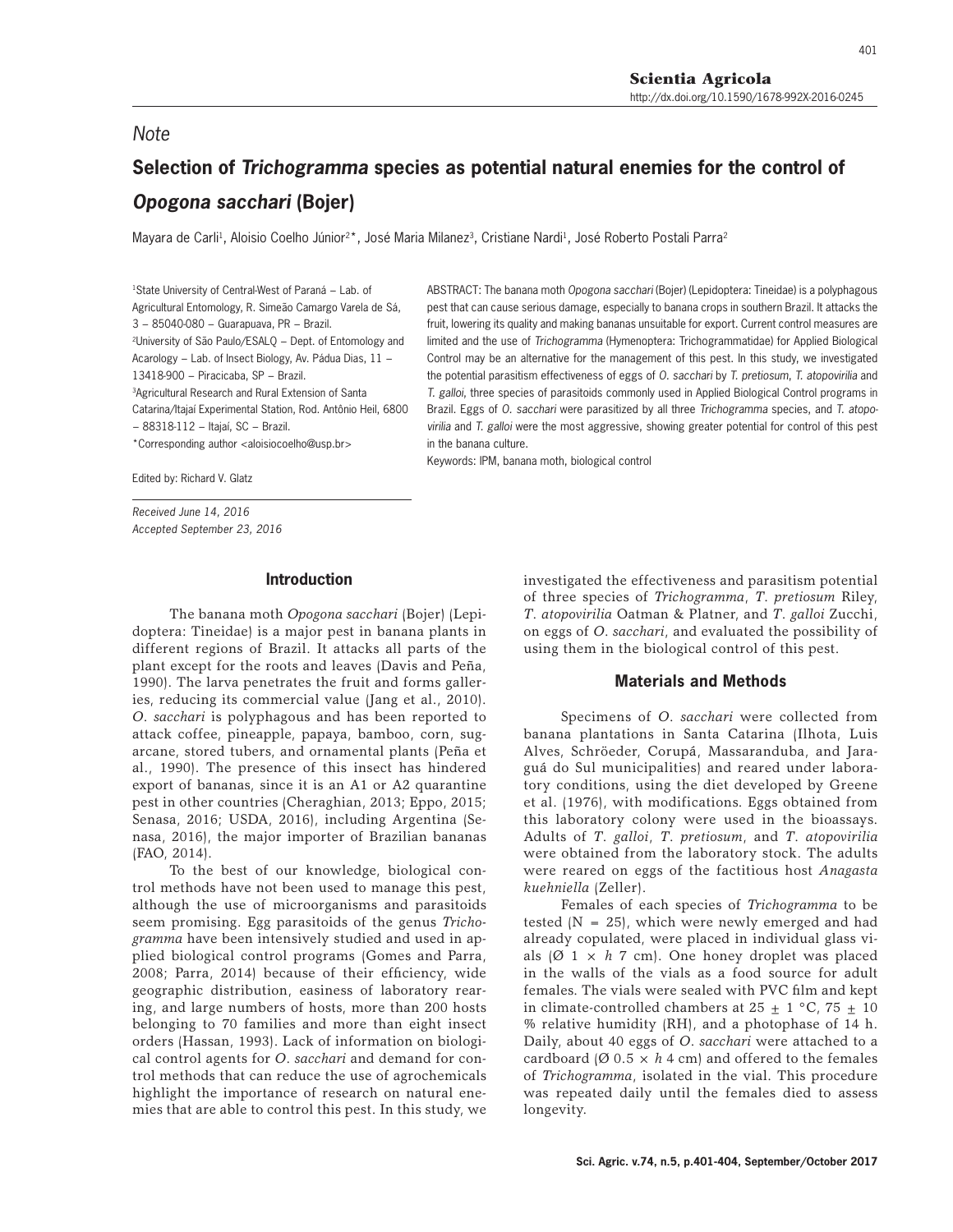The egg masses, less than 24 h old, were collected daily from the vials containing the females and placed in a new vial  $(\emptyset \ 1 \times h \ 7 \ \text{cm})$ . These "new" vials with the supposed parasitized egg masses were kept at 25  $\pm$  $1 °C$ ,  $75 \pm 10 % RH$ , and a photophase of 14 h until emergence was complete. Afterward, the dark eggs were counted to assess the total parasitism, as well as the eggs with an exit hole to assess the emergence rate. The sex ratio was determined using the proportion of males to females emerged through the equation:

\n
$$
\text{sex ratio} = \frac{n \cdot \text{of females}}{n \cdot \text{of females} + n \cdot \text{of males}}
$$
\n

and males and females were distinguished by their antennae (Pinto, 1999). Parasitism viability (emergence rate) of the three *Trichogramma* species was evaluated using the proportion of the number of eggs with an exit hole for the number of darkened eggs. Longevity of females was evaluated through the daily observation of mortality. The number of insects that emerged was also counted.

For each *Trichogramma* species, 25 females (repetitions) were evaluated, and a completely randomized design was used. The Quasi-Poisson generalized linear models (Demétrio et al., 2014) were fitted to the data for parasitism rate, number of insects emerged, and number of insects per egg. A quasi-binomial generalized linear model was fitted to the data for viability and sex ratio. When the deviance analysis indicated significant treatment effects  $(p < 0.05)$ , multiple comparisons were performed using the 95 % confidence intervals for the linear predictors. The goodness-of-fit for all models was assessed using half-normal plots with a simulated envelope (Demétrio et al., 2014). Kaplan-Meier estimates for the adult lifespan were obtained for each treatment, and the pairwise tests were performed using the log-rank tests  $(p =$ 0.05) (Matthews and Farewell, 2007). All analyses were performed using the statistical software "R" version 3.2.2.

# **Results and Discussion**

All three *Trichogramma* species parasitized the eggs of *O*. *sacchari*; however, the parasitoids differed in the number of eggs parasitized  $(F = 3.71, df = 2, P =$ 0.03), viability (F = 7.4307, df = 2, *P* = 0.0012), number of emerged parasitoids (F =  $6.62$ , df =  $2$ , P =  $0.002$ ), and sex ratio (F = 3.1903, df = 2, *P* = 0.025) (Table 1). In

contrast, the longevity data  $(\chi^2 = 2.1 \text{ df} = 2, P = 0.345)$ and number of insects per egg  $(F = 2.3047, df = 2, P =$ 0.1081) did not differ between *T*. *galloi*, *T*. *pretiosum*, and *T*. *atopovirilia*.

The total parasitism observed was 36 to 57 eggs, on average; *T*. *atopovirilia* and *T*. *galloi* were the most aggressive species. These species parasitized about 20 % more eggs than *T*. *pretiosum* (Table 1) did. More individuals of *T*. *atopovirilia* emerged than *T*. *pretiosum*, while *T*. *galloi* was statistically similar to both. The parasitism viability (emergence percentage) ranged from 50 % for *T*. *pretiosum* to 60 % for *T*. *atopovirilia* and *T*. *galloi*. The sex ratio differed between the species. *T*. *pretiosum* had a higher proportion of males  $(F = 3.1903, df = 2, P = 0.025)$ . According Russel and Stouthamer (2010), it is highly desirable that a biocontrol agent has a higher proportion of females. Low proportion of females in a population of parasitoids can occur due to variation in ecological variables such as host size or nutritional facts (Luck et al., 2001).

To the best of our knowledge, this is the first report on parasitism of species of *Trichogramma* on eggs of *O*. *sacchari*. The eggs were parasitized by all three *Trichogramma* species. *T*. *atopovirilia* and *T*. *galloi* showed the highest parasitism capacity as well as larger number of parasitoids emerged.

The parasitism capacity of *T*. *atopovirilia*, that is, the total number of eggs parasitized (eggs that became dark) by one of *Trichogramma* species, was higher than that of *T*. *pretiosum* for eggs of *Spodoptera frugiperda* (JE Smith) (Beserra et al., 2005) and of *Stenoma catenifer* Walsingham (Nava et al., 2007). In general, *T*. *galloi* has a higher parasitism capacity than that of *T*. *pretiosum* for *Diatraea saccharalis* (Fabricius) eggs, as these eggs are rarely parasitized by *T*. *pretiosum* (Monje, 1995).

Zucchi et al. (1991) found that *T*. *galloi* was the most abundant species on *D*. *saccharalis* eggs, which, similarly to *O*. *sacchari* eggs, are arranged in clusters and are flattened. This shape could explain why *T*. *galloi* parasitizes more intensively eggs of *O*. *sacchari*.

The parasitism capacity and viability of parasitoids is related to the size and nutritional quality of the host eggs (Bai et al., 1992; Cônsoli and Vinson, 2012), host age (Vinson, 2010; Zhang et al., 2014; Song et al., 2015) and physical barriers to oviposition (Beserra et al., 2005). These factors directly affect population maintenance of natural enemies, a key factor for natural or classical biological control (Flint and Driestadt, 1998). However, the

Table 1 − Number of parasitized eggs, number of emerged parasitoids, parasitism viability parasitoid sex ratio, parasitoids emerged per egg, and longevity of *Trichogramma galloi*, *T*. *pretiosum* and *T*. *atopovirilia* on eggs of *Opogona sacchari* reared at 25 ± 1°, 75 ± 10 % RH and a photophase of 14 h.

| Species         | Number of parasitized eggs <sup>a</sup> | Number of emerged parasitoids <sup>a</sup> | Viability <sup>b</sup> | Sex ratio <sup>a</sup>                             | Parasitoids emerged per eggb | Longevity <sup>b</sup> |
|-----------------|-----------------------------------------|--------------------------------------------|------------------------|----------------------------------------------------|------------------------------|------------------------|
|                 | $(\pm$ SE) $\circ$                      | (± SE)                                     | $(\pm$ SE)             | $(\pm$ SE)                                         | $(\pm$ SE)                   | (± SE)                 |
| T. galloi       | $51.43 \pm 5.17$ ab                     | $19.6 \pm 2.0$ ab                          |                        | $58.0 \pm 5.6$ a $0.73 \pm 0.019$ a                | $1.1 + 0.04$                 | $8.0 \pm 0.9$          |
| T. pretiosum    | $36.45 + 5.17 h$                        | $14.1 + 2.3 h$                             |                        | $50.9 \pm 6.8 \text{ h}$ $0.50 \pm 0.06 \text{ h}$ | $1.1 + 0.03$                 | $9.0 + 1.0$            |
| T. atopovirilia | $57.74 \pm 4.57$ a                      | $26.8 + 2.3a$                              |                        | $58.6 \pm 5.9$ a $0.66 \pm 0.04$ a                 | $1.03 + 0.01$                | $8.0 \pm 0.6$          |

Neans within a column followed by the same letter are not significantly different according to the Tukey HSD test (*p* < 0.05); <sup>b</sup>non-significant difference; «Standard error.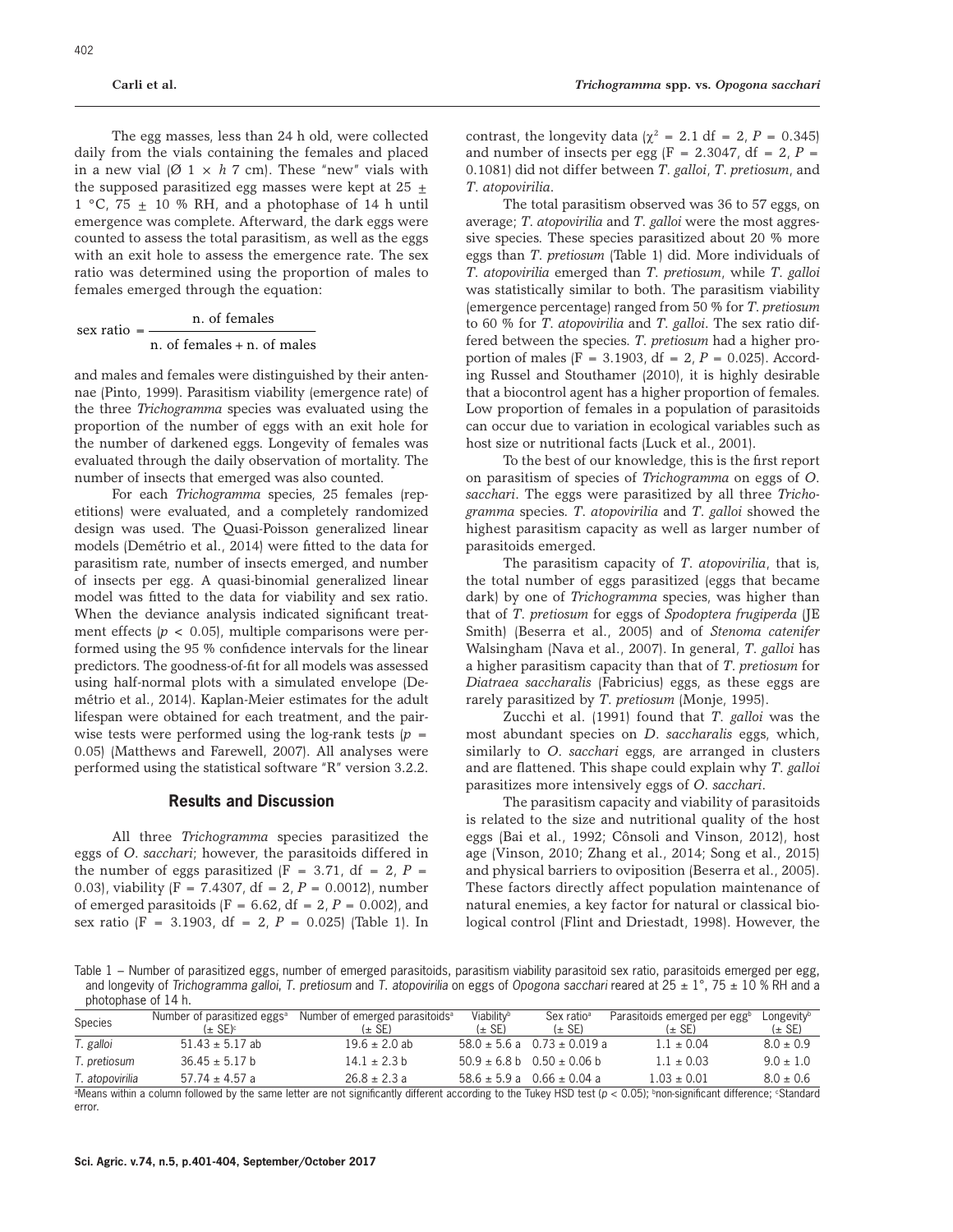403

most important factor in selecting a parasitoid species for applied biological control programs (programs where a large number of natural enemies were released and control level is reached faster) would be the mortality rate generated by the parasitoid after release, even if it does not become established in the area (Flint and Driestadt, 1998).

In this study, *T*. *atopovirilia* and *T*. *galloi* caused high mortality of eggs of *O*. *sacchari*. Overall, the data confirmed that *T*. *atopovirilia* and *T*. *galloi* were promising biocontrol agents for *O*. *sacchari*, better than *T*. *pretiosum*, having potential to be used in applied biological control programs targeted at this insect pest species.

# **Acknowledgments**

We thank Janet W. Reid, JWR Associates, for the English revision. We also thank the National Institute of Semiochemicals in Agriculture (Process no. 573761/2008- 6) for financial support.

### **References**

- Bai, B.; Luck, R.F.; Lisa, F.; Stephens, B.; Janssen, J.A.M. 1992. The effect of host size on quality attributes of the egg parasitoid, *Trichogramma pretiosum*. Entomologia Experimentalis et Applicata 64: 37-48.
- Beserra, E.B.; Dias, C.T.; Parra, J.R.P. 2005. Behavior of *Trichogramma atopovirilia* Oatman & Platner and *T. pretiosum*  Riley (Hymenoptera: Trichogrammatidae) on *Spodoptera frugiperda* (J. E. Smith) (Lepidoptera: Noctuidae) egg masses. Brazilian Journal of Biology 65: 9-17.
- Cheraghian, A. 2013. Banana moth: *Opogona sacchari* Bojer (Lepidoptera: Tineidae): a guide for diagnosis detection of quarantine pests. Available at: http://ppo.ir/LinkClick.aspx ?fileticket=hoeJ7pmQ1bM%3D&tabid=884 [Accessed Apr 14, 2016]
- Cônsoli, F.; Vinson, S. 2012. Parasitoids (Hymenoptera). p. 515- 538. In: Panizzi, A.R.; Parra, J.R.P., eds. Insect bioecology and nutrition for integrated pest management. Taylor and Francis, New York, NY, USA.
- Davis, R.D.; Peña, J. 1990. Biology and morphology of the banana moth, *Opogona sacchari* (Bojer), and its introduction into Florida (Lepidoptera: Tineidae). Proceedings of the Entomological Society of Washington 92: 593-618.
- Demétrio, C.G.B.; Hinde, J.; Moral, R.A. 2014. Models for overdispersed data in entomology. p. 219-259. In: Ferreira, C.P.; Godoy, W.A.C., eds. Ecological modeling applied to entomology. Springer, New York, NY, USA.
- European and Mediterranean Plant Protection Organization [EPPO]. 2015. EPPO A1 and A2 lists of pests recommended for regulation as quarantine pest. Available at: http:// archives.eppo.int/EPPOStandards/PM1\_GENERAL/pm1- 02(24)\_A1A2\_2015.pdf [Accessed Apr 14, 2016]
- Food and Agriculture Organization of the United Nations [FAO]. 2014. Banana market review and banana statistics 2012-2013. Available at: http://www.fao.org/docrep/019/ i3627e/i3627e.pdf [Accessed June 14, 2016]
- Flint, M.L.; Driestadt, S.H. 1998. Natural Enemies Handbook: The Illustrated Guide to Biological Pest Control. ANR Publications, Oakland, CA, USA.
- Greene, G.L.; Leppla, N.C.; Dickerson, W.A. 1976. Velvetbean caterpillar: a rearing procedure and artificial medium. Journal of Economic Entomology 69: 487-488.
- Hassan, S. 1993. The mass rearing and utilization of *Trichogramma* to control lepidopterous pests: achievements and outlook. Pesticides Science 37: 387-391.
- Jang, E.B.; Siderhurst, M.S.; Hollingsworth, R.G.; Showalter, D.N.; Troyer, E.J. 2010. Sex attractant for the banana moth, *Opogona sacchari* Bojer (Lepidoptera: Tineidae): provisional identification and field evaluation. Pest Management Science 66: 454-460.
- Luck, R.F.; Janssen, J.A.M.; Pinto, J.D.; Oatman, E.R. 2001. Precise sex allocation, local mate competition, and sex ratio shifts in the parasitoid wasp *Trichogramma* pretiosum. Behavioral Ecology and Sociobiology 49: 311-321.
- Matthews, D.E.; Farewell, V.T. 2007. The log-rank or Mantel-Haenszel test for the comparison of survival curves. p. 67-75. In: Matthews, D.E.; Farewell, V.T., eds. Using and understanding medical statistics. Karger, Basel, Switzerland.
- Monje, J.C. 1995. Present significance of *Trichogramma* spp. (Hym., Trichogrammatidae) for the control of sugarcane borers in the Americas. Mitteilungen der Deutschen Gesellschaft fur Allgemeine und Angewandte Entomologie 10: 208-290.
- Nava, D.E.; Takahashi, K.M.; Parra, J.R.P. 2007. *Trichogramma* and *Trichogrammatoidea* strains to control *Stenoma catenifer*. Pesquisa Agropecuária Brasileira 42: 9-16 (in Portuguese, with abstract in English).
- Parra, J.R.P. 2014. Biological control in Brazil: an overview. Scientia Agricola 715: 420-429.
- Parra, J.R.P., Zucchi, R.A., Coelho Jr., A., Geremias, L.D., Cônsoli, F.L., 2015. *Trichogramma* as a tool for IPM in Brazil. p. 472–496. In: Vinson, B., Greenberg, S.M., Liu, T., Rao, A., Volosciuk, L.F., eds., Augmentative Biological Control using *Trichogramma* spp.: Current Status and Perspectives. Northwest A&F University Press, China.
- Pinto, J.D. 1999. Systematics of the North American Species of *Trichogramma* Westwood (Hymenoptera: Trichogrammatidae). Entomological Society of Washington, Washington, DC, USA.
- Peña, J.E.; Duncan, R.; Torres, V. 1990. Dynamics and control of the banana moth on foliage plants. Proceedings of the Florida State Horticultural Society 103: 189-192.
- Russell, J.E.; Stouthamer, R. 2010. Sex ratio modulators of egg parasitoids. p. 167-190. In: Consoli, F.L.; Parra, J.R.P.; Zucchi, R.A., eds. Egg parasitoids in agroecosystems with emphasis on Trichogramma. Springer, Amsterdam, The Netherlands.
- Servicio Nacional de Sanidad y Calidad Agroalimentaria [SENASA]. 2016. Lists of quarantine pests for Argentina = Listas de plagas cuarentenarias para Argentina. Available at: https://www.ippc.int/static/media/files/ reportingobligation/2016/02/16/Quarantine\_Pest\_List\_of\_ Argentina\_-\_2016.pdf [Accessed Apr 14, 2016] (in Spanish).